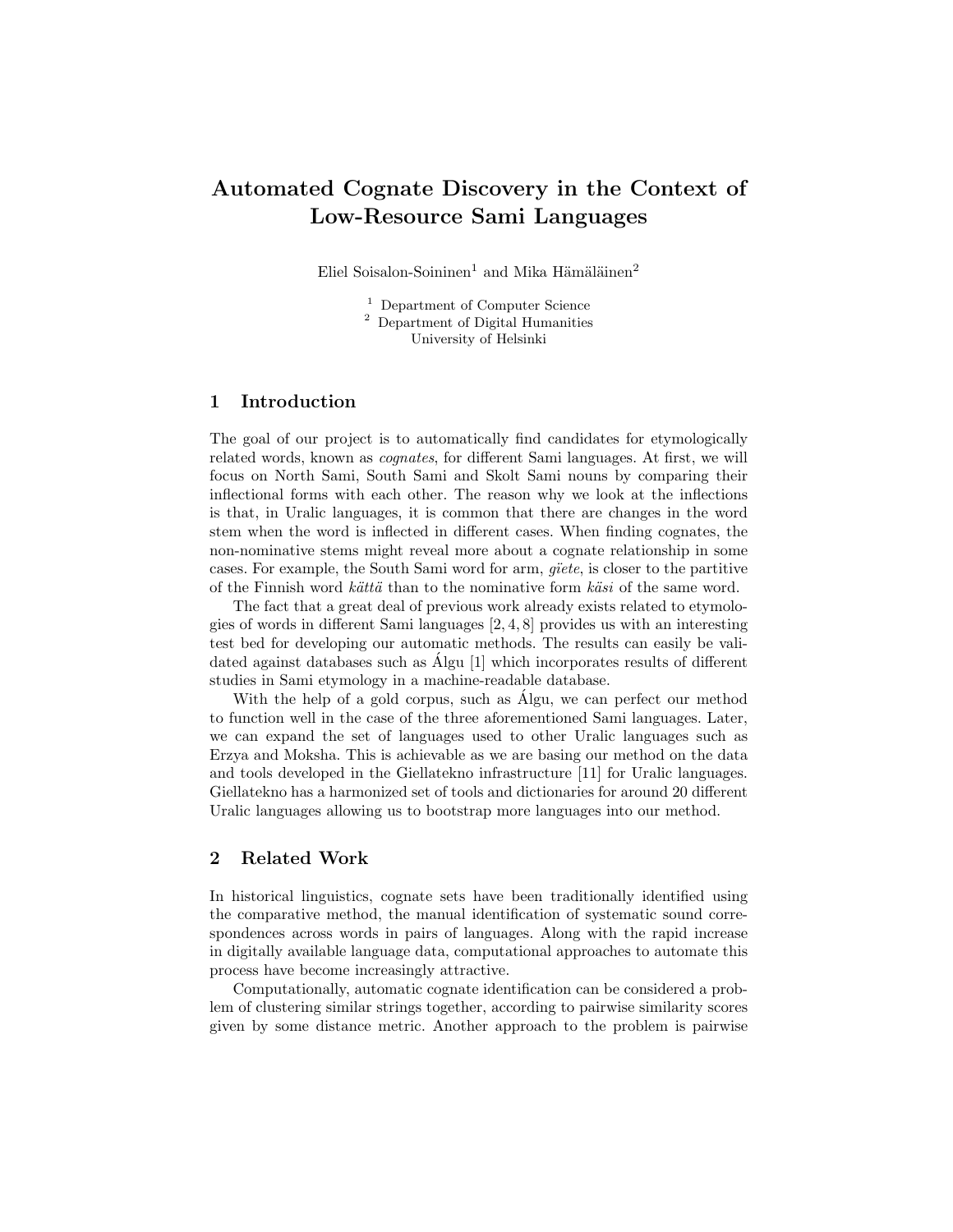classification of word pairs as cognates or non-cognates. Examples of common distance metrics for string comparison include edit distance, longest common subsequence, and Dice coefficient.

The string edit distance is often used as a baseline for word comparison, measuring word similarity simply as the amount of character or phoneme insertions, deletions, and substitutions required to make one word equivalent to the other. However, in language change, certain sound correspondences are more likely than others. Several methods rely on such linguistic knowledge by converting sounds into sound classes according to phonetic similarity [?]. For example, [15] consider a pair of words to be cognates when they match in their first two consonant classes.

In addition to such heuristics, a common approach to automatic cognate identification is to use edit distance metrics using weightings based on previously identified regular sound correspondences. Such correspondences can also be learned automatically by aligning the characters of a set of initial cognate pairs [3, 7]. In addition to sound correspondences, [14] and [6] also utilise semantic information of word pairs, as cognates tend to have similar, though not necessarily equivalent, meaning. Another method heavily reliant on prior linguistic knowledge is the LexStat method [9], requiring a sound correspondence matrix, and semantic alignment.

However, in the context of low-resource languages, prior linguistic knowledge such as initial cognate sets, semantic information, or phonetic transcriptions are rarely available. Therefore, cognate identification methods applicable to lowresource languages calls for unsupervised approaches. For example, [10] address this issue by investigating edit distance metrics based on embedding characters into a vector space, where character similarity depends on the set of characters they co-occur with. In addition, [12] investigate several unsupervised approaches such as hidden Markov models and pointwise mutual information, while also combining these with heuristic methods for improved performance.

#### 3 Corpus

The initial plan is to base our method on the nominal XML dictionaries for the three Sami languages available on the Giellatekno infrastructure. Apart from just translations, these dictionaries contain also additional lexical information to a varying degree. The additional information which might benefit our research goals are cognate relationships, semantic tags, morphological information, derivation and example sentences.

For each noun the noun dictionaries, we produce a list of all its inflections in different grammatical numbers and cases. This is done by using a Python library called Uralic NLP [5], specialized in NLP for Uralic languages. Uralic NLP uses FSTs (finite-state-transducers) from the Giellatekno infrastructure to produce the different morphological forms.

We are also considering a possibility of including larger text corpora in these languages as a part of our method for finding cognates. However, theses languages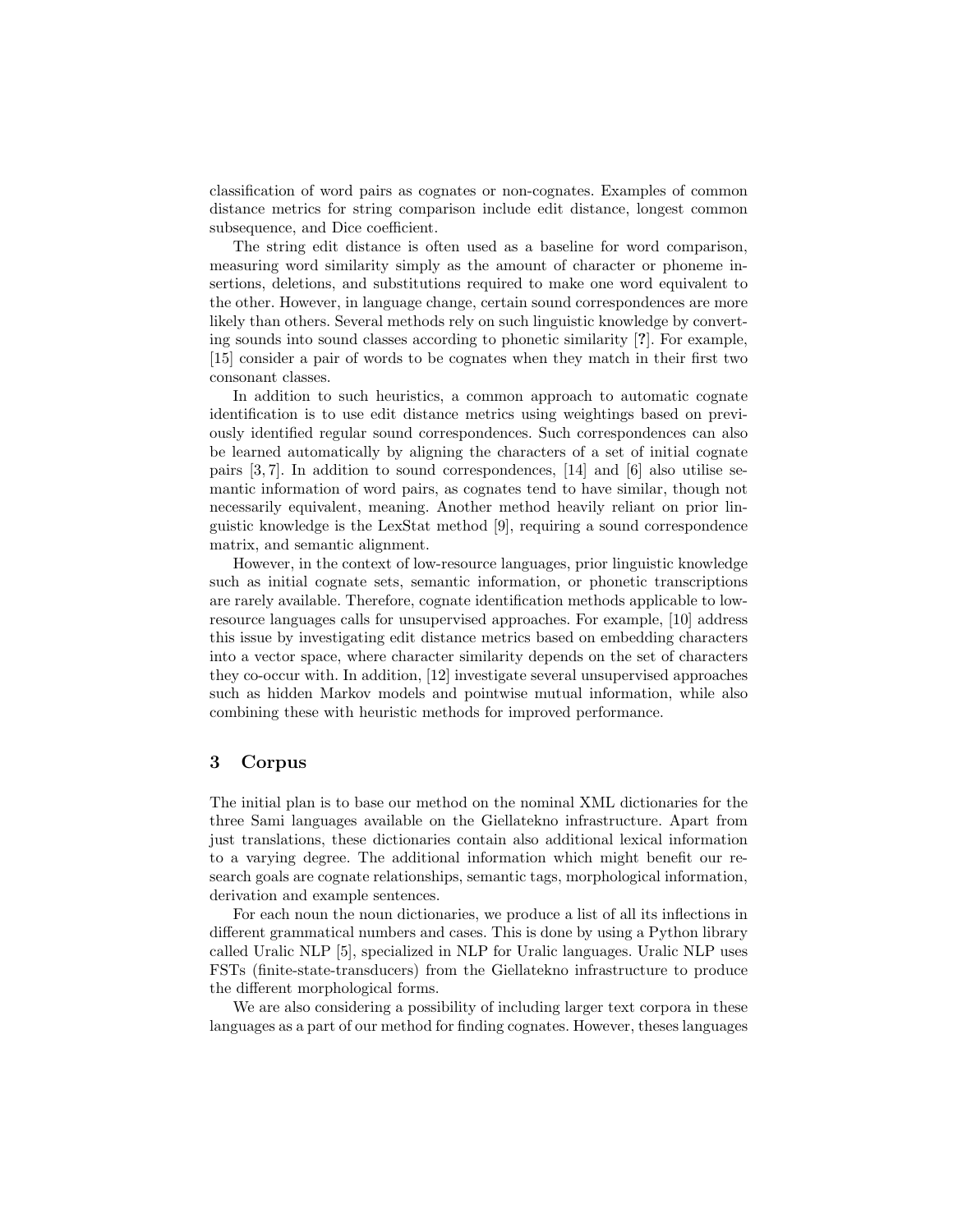have notoriously small corpora available, which might render them insufficient for our purposes.

## 4 Future Work

Our research is currently at its early stages. The immediate future task is to start implementing different methods based on the previous research to solve the problem. We will first start with edit distance approaches to see what kind of information those can reveal and move towards a more complex solution from there.

A longer-term future plan is to include more languages into the research. We are also interested in a collaboration with linguists who could take a more qualitative look at the cognates found by our method. This will nourish interdisciplinary collaboration and exchange of ideas between scholars of different backgrounds.

We are also committed to releasing the results produced by our method to a wider audience to use and profit from. This will be done by including the results as a part of the XML dictionaries in the Giellatekno infrastructure and also by releasing them in an open-access MediaWiki based dictionary for Uralic languages [13] developed in the University of Helsinki.

#### References

- 1. Algu-tietokanta. saamelaiskielten etymologinen tietokanta (Nov 2006), ´ http://kaino.kotus.fi/algu/
- 2. Aikio, A.: The Saami loanwords in Finnish and Karelian. Ph.D. thesis, University of Oulu, Faculty of Humanities (2009)
- 3. Ciobanu, A.M., Dinu, L.P.: Automatic detection of cognates using orthographic alignment. In: Proceedings of the 52nd Annual Meeting of the Association for Computational Linguistics (Volume 2: Short Papers). vol. 2, pp. 99–105 (2014)
- 4. Häkkinen, K.: Suomen kirjakielen saamelaiset lainat. Teoksessa Sámit, sánit, sátnehámit. Riepmočála Pekka Sammallahtii miessemánu 21, 161–182 (2007)
- 5. Hämäläinen, M.: UralicNLP (Jan 2018), https://doi.org/10.5281/zenodo.1143638, doi: 10.5281/zenodo.1143638
- 6. Hauer, B., Kondrak, G.: Clustering semantically equivalent words into cognate sets in multilingual lists. In: Proceedings of 5th international joint conference on natural language processing. pp. 865–873 (2011)
- 7. Kondrak, G.: Identification of cognates and recurrent sound correspondences in word lists. TAL 50(2), 201–235 (2009)
- 8. Koponen, E.: Lappische lehnwörter im finnischen und karelischen. Lapponica et Uralica. 100 Jahre finnisch-ugrischer Unterricht an der Universität Uppsala. Vorträge am Jubiläumssymposium 20.–23. April 1994 pp. 83–98 (1996)
- 9. List, J.M., Greenhill, S.J., Gray, R.D.: The potential of automatic word comparison for historical linguistics. PloS one  $12(1)$ , e0170046 (2017)
- 10. McCoy, R.T., Frank, R.: Phonologically informed edit distance algorithms for word alignment with low-resource languages. Proceedings of the Society for Computation in Linguistics (SCiL) 2018 pp. 102–112 (2018)